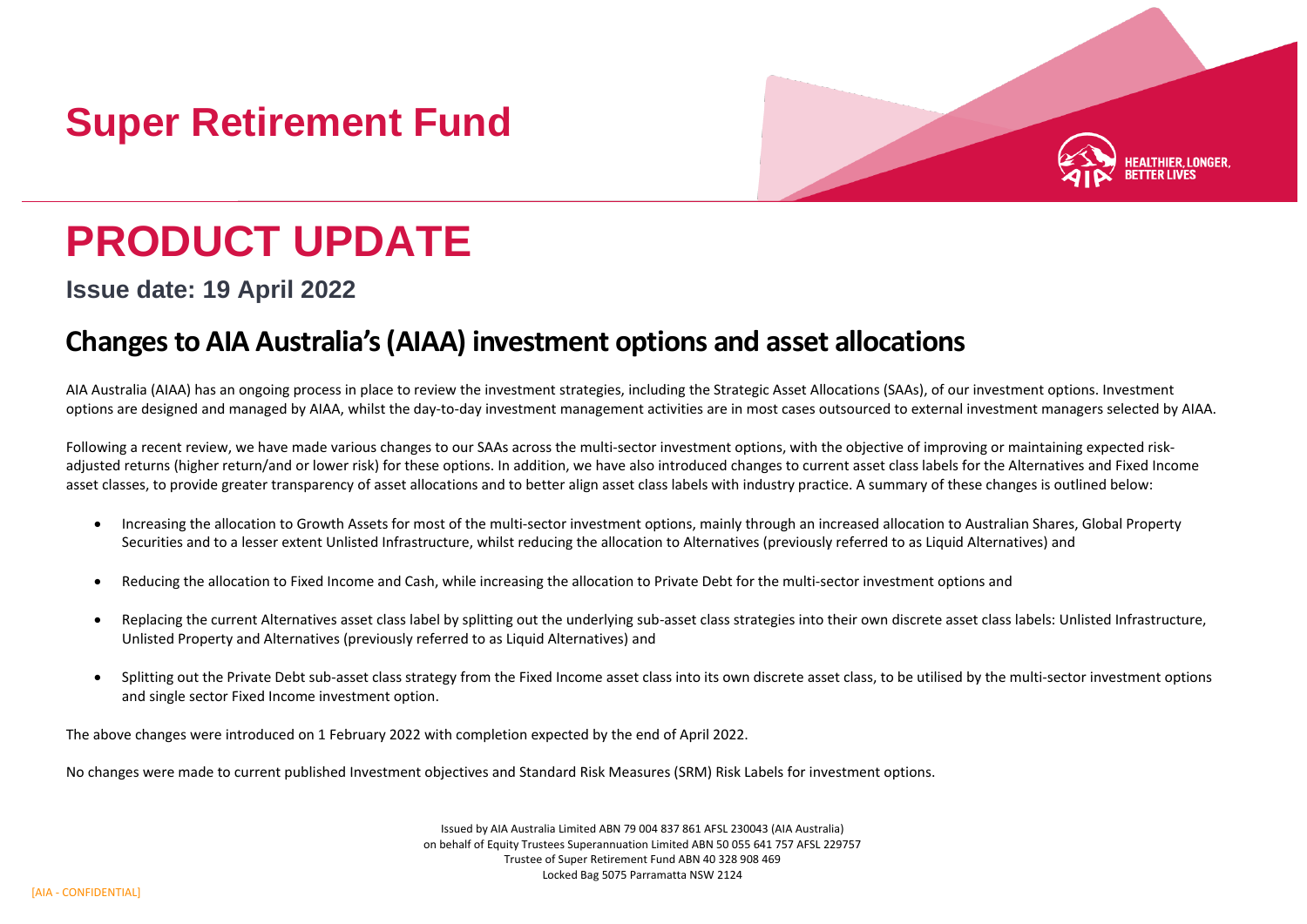## **Table of investment options impacted by product**

The table below lists the investment options within each product that are impacted by these changes. Please note that where an investment option for a product is not shown, then there is no change for that investment option. A full list of investment options along with their current Strategy, Objective, Standard Risk Measure (SRM) and Minimum suggested timeframes are available for each product and can be found at **aia.com.au/srf-investment-options**.

| <b>Product name</b>               | <b>Investment option name</b> | <b>Option code</b> |
|-----------------------------------|-------------------------------|--------------------|
| Personal Superannuation Portfolio | Capital Stable                | <b>SCAPSF</b>      |
|                                   | Multi-Manager Fixed Income    | <b>SPAFIX</b>      |
|                                   | Growth                        | <b>SDISCR</b>      |
|                                   | High Growth                   | <b>SGRWTH</b>      |
| <b>Select Allocated Pension</b>   | Balanced                      | <b>EXCMMO</b>      |
|                                   | Capital Stable                | <b>ECAPSF</b>      |
|                                   | Capital Stable                | <b>EXFSCS</b>      |
|                                   | Multi-Manager Fixed Income    | <b>EPAFIX</b>      |
|                                   | Multi-Manager Fixed Income    | <b>EXCMFI</b>      |
|                                   | Growth                        | <b>EDISCR</b>      |
|                                   | Growth                        | <b>EXCSGR</b>      |
|                                   | High Growth                   | <b>EGRWTH</b>      |
|                                   | High Growth                   | <b>EXFIGR</b>      |
| Select Personal Superannuation    | Balanced                      | SXCMMO             |
|                                   | Capital Stable                | <b>SCAPSF</b>      |
|                                   | Capital Stable                | <b>SXFSCS</b>      |
|                                   | Capital Stable                | <b>SXCCMS</b>      |
|                                   | Multi-Manager Fixed Income    | <b>SPAFIX</b>      |
|                                   | Multi-Manager Fixed Income    | <b>SXCMFI</b>      |
|                                   | Growth                        | <b>SDISCR</b>      |
|                                   | Growth                        | <b>SXCSGR</b>      |
|                                   | Growth                        | <b>SXCCNM</b>      |
|                                   | High Growth                   | SGRWTH             |
|                                   | High Growth                   | <b>SXFIGR</b>      |
| PensionSelect                     | Balanced                      | AB                 |
|                                   | Capital Defensive             | JE                 |
|                                   | <b>Capital Secure</b>         | F <sub>3</sub>     |
|                                   | Capital Stable                | <b>BU</b>          |
|                                   | Growth                        | Q <sub>3</sub>     |
|                                   | High Growth                   | AG                 |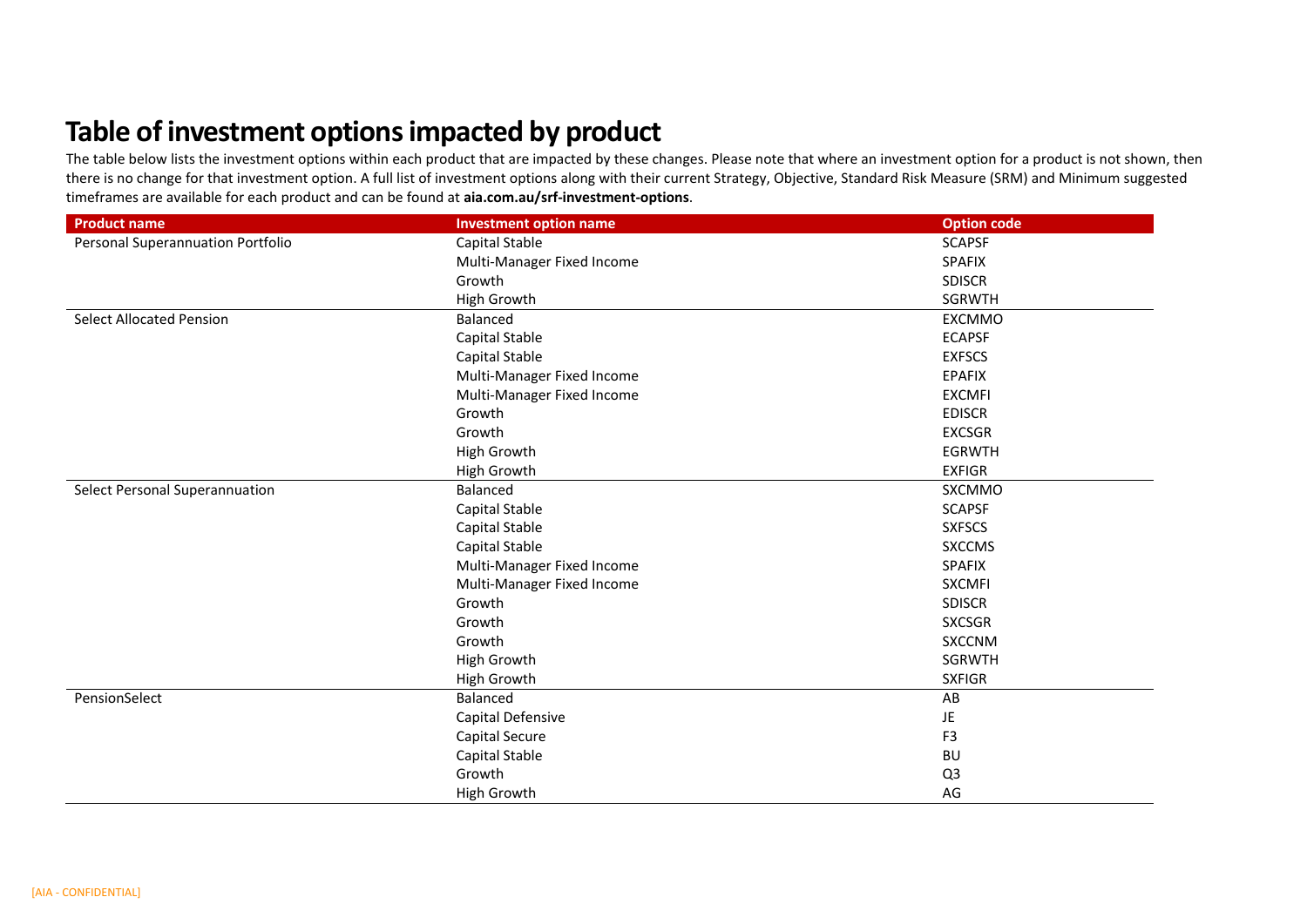| <b>Product name</b>                               | <b>Investment option name</b> | <b>Option code</b> |
|---------------------------------------------------|-------------------------------|--------------------|
| Personal Superannuation & Rollover Plan           | Balanced                      | PB                 |
|                                                   | Capital Secure                | C <sub>3</sub>     |
|                                                   | Growth                        | M <sub>3</sub>     |
|                                                   | High Growth                   | PG                 |
| SuperSelect                                       | Balanced                      | FB                 |
|                                                   | Capital Defensive             | <b>FE</b>          |
|                                                   | Capital Stable                | AU                 |
|                                                   | Growth                        | FM                 |
|                                                   | High Growth                   | FG                 |
| <b>Master Fund Superannuation</b>                 | Capital Stable                | <b>SCAPSF</b>      |
|                                                   | Multi-Manager Fixed Income    | <b>SPAFIX</b>      |
|                                                   | Growth                        | <b>SDISCR</b>      |
|                                                   | High Growth                   | <b>SGRWTH</b>      |
| Lifebuilder Superannuation,                       | Capital Stable                | <b>CAPGPS</b>      |
| Wealth Portfolio Superannuation,                  | Capital Stable                | <b>CAPGS</b>       |
| Superannuation Bond,                              | Growth                        | <b>BALGPS</b>      |
| PruPlan Superannuation "Unit-Linked"              | Growth                        | <b>BALGS</b>       |
|                                                   | Growth                        | <b>BALI-S</b>      |
|                                                   | Growth                        | PLAN5S             |
|                                                   | High Growth                   | <b>EQPGPS</b>      |
| <b>Living Money</b>                               | Capital Stable                | 4CST               |
|                                                   | Capital Stable                | 4STB               |
|                                                   | Multi-Manager Fixed Income    | 4FIX               |
|                                                   | Growth                        | 4CMG               |
|                                                   | Growth                        | 4MGD               |
|                                                   | Growth                        | SM_PROT            |
| Managed Investment Super Plan, Managed Super Plan | Growth                        | SM_UNPROT          |
| Personal Super Investment Growth Bond             | Capital Stable                | 2CST               |
|                                                   | Capital Stable                | 2STB               |
|                                                   | Multi-Manager Fixed Income    | 2FIX               |
|                                                   | Growth                        | 2CMG               |
|                                                   | Growth                        | 2MGD               |
| Umbrella Investment Plan                          | Capital Stable                | 2STU               |
|                                                   | Multi-Manager Fixed Income    | 2FIU               |
|                                                   | Growth                        | 2MGU               |

Issued by AIA Australia Limited ABN 79 004 837 861 AFSL 230043 (AIA Australia) on behalf of Equity Trustees Superannuation Limited ABN 50 055 641 757 AFSL 229757 Trustee of Super Retirement Fund ABN 40 328 908 469 Locked Bag 5075 Parramatta NSW 2124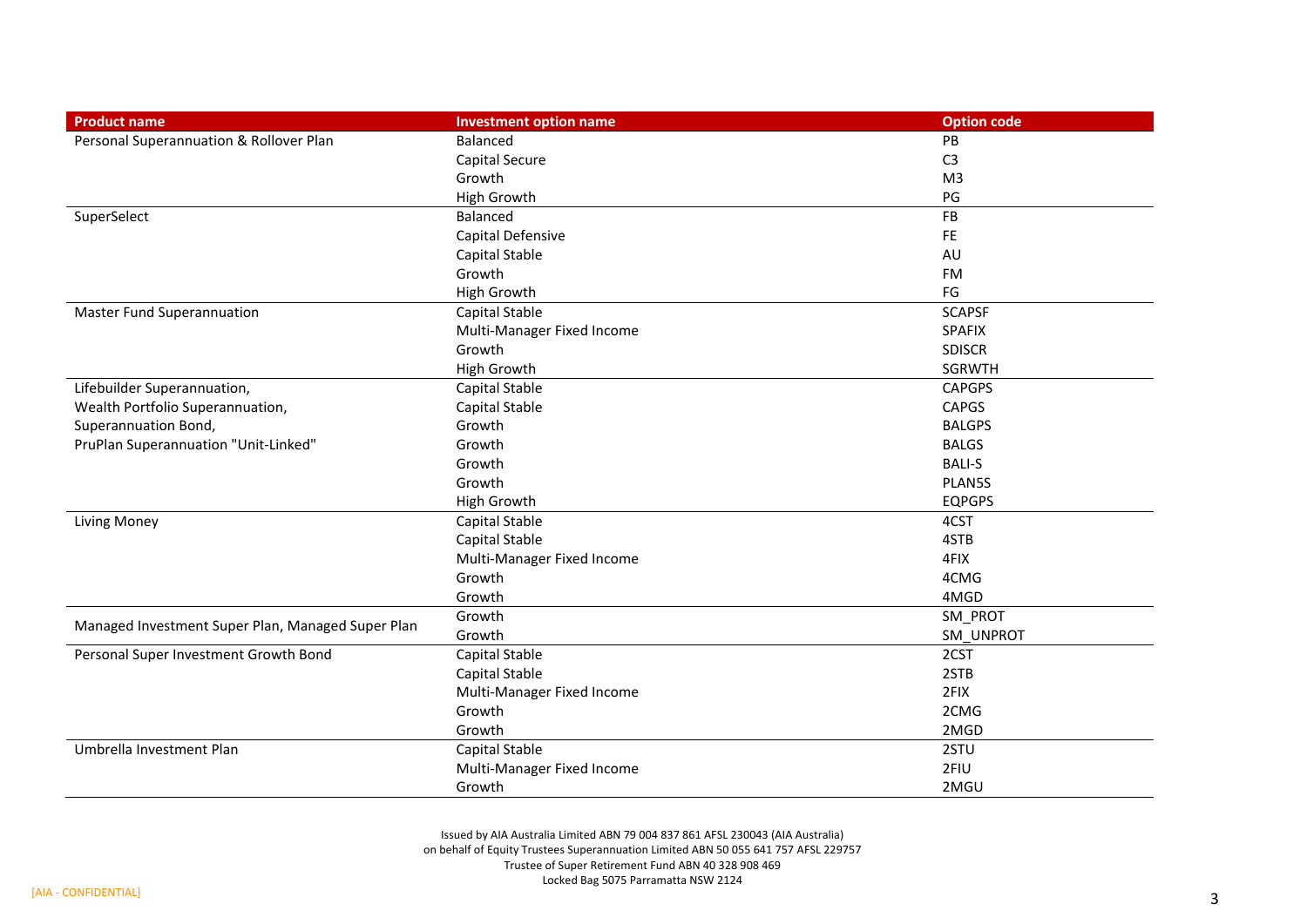| <b>Product name</b>                         | <b>Investment option name</b> | <b>Option code</b> |
|---------------------------------------------|-------------------------------|--------------------|
| Flexible Income Retirement Plan             | Capital Stable                | <b>FECAPSF</b>     |
|                                             | Multi-Manager Fixed Income    | <b>FEPAFIX</b>     |
|                                             | Growth                        | <b>FEDISCR</b>     |
|                                             | High Growth                   | <b>FEGRWTH</b>     |
| <b>Retirement Saver</b>                     | Capital Stable                | <b>FK</b>          |
|                                             | Growth                        | СK                 |
|                                             | Growth                        | NΚ                 |
| <b>Retirement Saver Plus</b>                | Capital Stable                | <b>FK</b>          |
|                                             | Growth                        | NΚ                 |
|                                             | Growth                        | QK                 |
| Retirement Plus Account (Allocated Pension) | Growth                        | 9AMN               |
| Super Bond                                  | Multi-Manager Fixed Income    | 7SFI               |
|                                             | Growth                        | 7SMN               |
| Supercare, Superlink and Superunit          | Growth                        | <b>CL</b>          |
|                                             | Growth                        | S                  |
|                                             | Growth                        | SU                 |
| SuperTrace Eligible Rollover Fund           | Capital Stable                | SMSTA              |
| Superwise (Version 4 & 5)                   | Capital Stable                | <b>FQ</b>          |
|                                             | Growth                        | CQ                 |
| Umbrella Financial Plan                     | Capital Stable                | 2STU               |
|                                             | Multi-Manager Fixed Income    | 2FIU               |
|                                             | Growth                        | 2MGU               |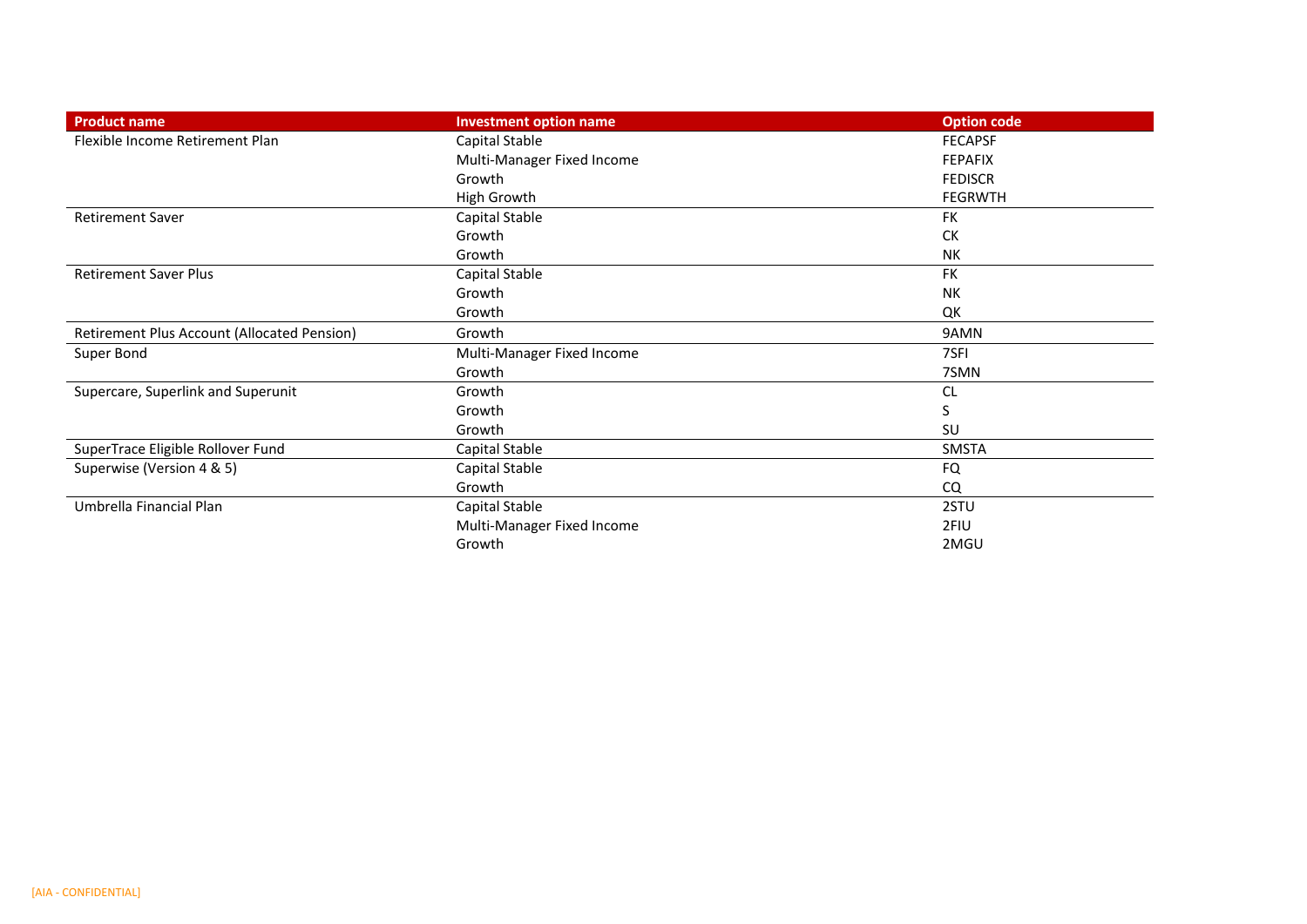### **Asset classes**

This section provides more information about each of the asset classes your investment option is invested in.

Asset classes are the building blocks used to derive the investment strategy for the various single sector and multi-sector investment options. For multi-sector investment options, we allocate different amounts to each asset class in accordance with the risk and return investment objective for each investment option.

Each multi-sector investment option is broken down into various asset classes which can be classified as either growth or defensive assets. Growth assets have the potential to provide capital growth and are generally riskier than defensive assets, but returns are expected to be higher over the long term. Defensive assets are typically more stable and aim to protect the value of your investment. These assets derive a large component of their return from income rather than capital growth and are generally expected to generate lower returns compared to growth assets over the long term.

| <b>Asset class</b>                     | <b>Description</b>                                                                                                                                                                                                                                                                                                                                                                                                                                                                                                                                                                                                                                                                                                                                                                                                           |
|----------------------------------------|------------------------------------------------------------------------------------------------------------------------------------------------------------------------------------------------------------------------------------------------------------------------------------------------------------------------------------------------------------------------------------------------------------------------------------------------------------------------------------------------------------------------------------------------------------------------------------------------------------------------------------------------------------------------------------------------------------------------------------------------------------------------------------------------------------------------------|
| Australian and<br><b>Global Shares</b> | Shares, also referred to as equities or stocks, represent a part ownership of a company that can generally be bought or sold on a listed stock<br>exchange. Shares generally provide returns in the form of income (dividend payments), as well as capital gains (and losses) from changes in their<br>value. Shares have historically delivered higher returns (relative to other asset classes) over the long term. However, in the short term, their<br>performance is more likely to be volatile (go up or down) and at times can be negative, making them a higher risk investment. Various factors such<br>as inflation, interest rates, exchanges rates (for international shares), changes in market conditions and company performance can all have an<br>effect on the value of shares, making them rise and fall. |
|                                        | Australian Shares - these include investments in companies that are primarily listed on the Australian Stock Exchange. The asset class includes<br>exposure to both large and small companies across a range of industries. The Australian Shares strategy may include a small allocation to<br>international shares.                                                                                                                                                                                                                                                                                                                                                                                                                                                                                                        |
|                                        | Global Shares - these include investments in companies that are listed on international and Australian stock exchanges and comprise both<br>developed markets and emerging markets. Global shares have similar risk and return characteristics as Australian shares, but provide broader<br>geographic, economic, industry and currency diversification. The Global shares asset class strategy does not hedge currency risk.                                                                                                                                                                                                                                                                                                                                                                                                |
| Unlisted<br>Infrastructure             | Unlisted Infrastructure includes investments in Australian and international infrastructure assets such as utilities, transportation, communications,<br>distribution and other assets that provide essential services to communities. Infrastructure investments tend to generate stable and predictable<br>income streams that are generally linked to inflation, with the potential for capital growth over the long-term.                                                                                                                                                                                                                                                                                                                                                                                                |
|                                        | The assets are referred to as unlisted because they are held privately rather than bought and sold on an exchange (e.g. share market). Therefore,<br>unlisted infrastructure assets are considered to be illiquid and will generally take longer to sell than listed assets, such as shares or bonds. Unlisted                                                                                                                                                                                                                                                                                                                                                                                                                                                                                                               |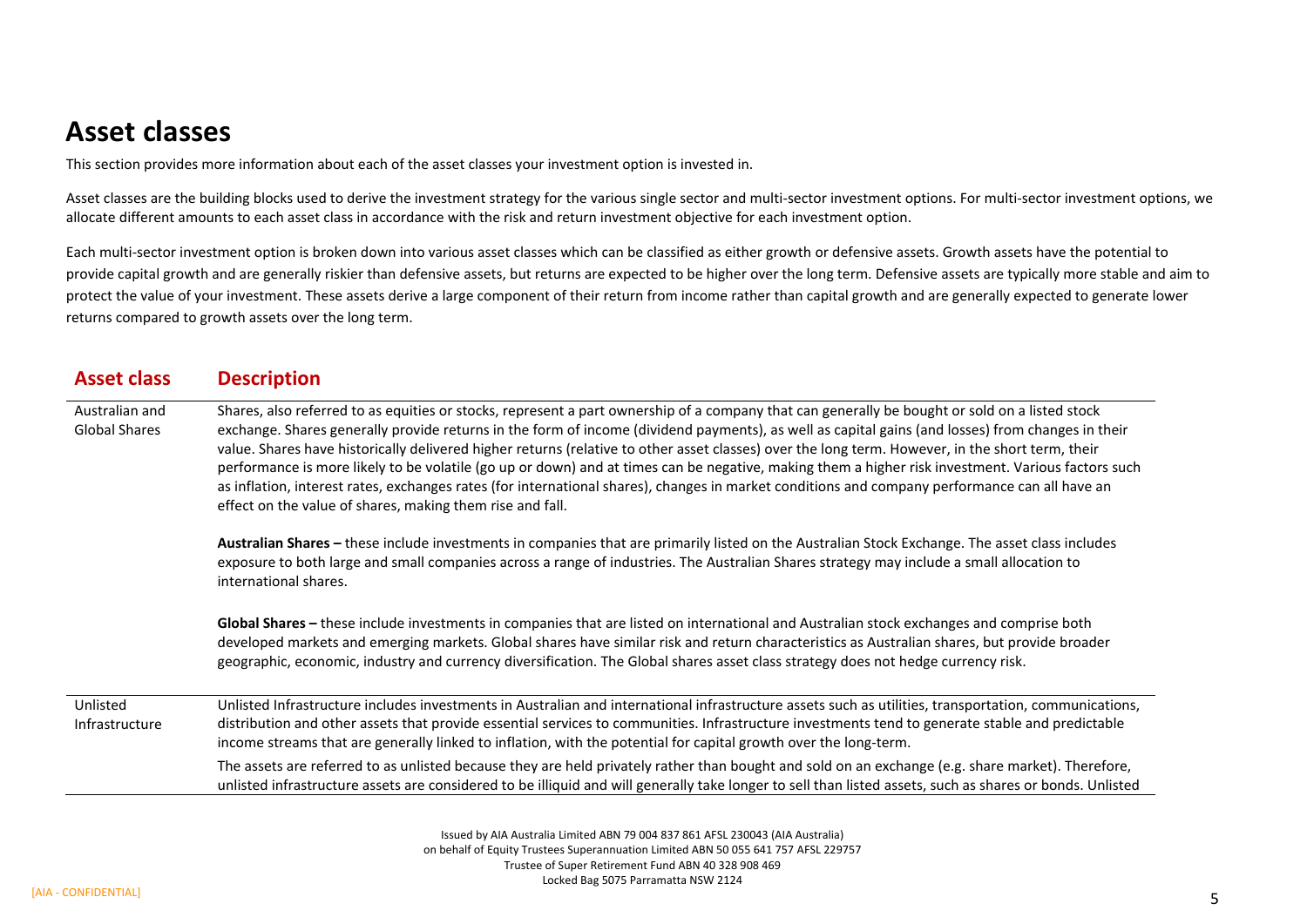|                                      | infrastructure assets have the additional benefit of having lower volatility and correlation to listed asset classes, due to their long-term investment<br>horizon and less frequent valuations. However, there are potential risks that can impact the valuation and returns of the underlying infrastructure<br>investments such as changes to government regulations, usage rates and interest rates.                                                                                                                                                                                                                                                                                                                                          |
|--------------------------------------|---------------------------------------------------------------------------------------------------------------------------------------------------------------------------------------------------------------------------------------------------------------------------------------------------------------------------------------------------------------------------------------------------------------------------------------------------------------------------------------------------------------------------------------------------------------------------------------------------------------------------------------------------------------------------------------------------------------------------------------------------|
|                                      | Infrastructure investments are typically accessed indirectly through unlisted Collective Investment Schemes (pooled funds) investing in diversified<br>portfolios of Australian and/or international core unlisted infrastructure equity assets. The Unlisted Infrastructure asset class strategy aims to<br>hedge currency risk.                                                                                                                                                                                                                                                                                                                                                                                                                 |
| <b>Unlisted Property</b>             | Unlisted Property includes investments in Australian and international real estate assets such as commercial buildings like offices and shopping<br>centres, industrial sites and residential real estate. Unlisted property returns are generated from a combination of rental income and potential<br>increases in the value of the property over time. Property investments can also decrease in value resulting in a capital loss. Returns are dependent<br>on general economic factors like inflation, interest rates and employment, as well as location and quality. Historically, unlisted property<br>investments have produced moderate to high returns over the long term, relative to other asset classes.                            |
|                                      | The assets are referred to as unlisted because they are held privately rather than bought and sold on an exchange (e.g. share market). Therefore,<br>unlisted property assets are considered to be illiquid and will generally take longer to sell than listed assets, such as shares or bonds. Unlisted<br>Property investments are usually different and less volatile than the returns from listed property securities.                                                                                                                                                                                                                                                                                                                        |
|                                      | Unlisted Property investments are typically accessed indirectly through unlisted Collective Investment Schemes (pooled funds) investing in<br>diversified portfolios of Australian and/or international core direct real estate assets. The Unlisted Property asset class strategy does not hedge<br>currency risk.                                                                                                                                                                                                                                                                                                                                                                                                                               |
| <b>Global Property</b><br>Securities | Global Property Securities, also known as listed property, includes investments in securities that provide exposure to global real estate including<br>buildings, land, and other real estate assets. A common form of these are known as Real Estate Investment Trusts (REITs), which refers to<br>companies that own, operate, or finance income producing real estate in commercial, industrial and residential sectors. Property securities are<br>generally listed on Australian and international stock exchanges and can be bought and sold just like common shares.                                                                                                                                                                       |
|                                      | Returns are provided in the form of income (dividends) and capital gains (or losses), which are driven by rental income or changes in the capital<br>value of the underlying real estate assets over time. However, like shares, returns can also be impacted by general market sentiment and short-<br>term changes in investor perception. Therefore, returns from property securities are different (and more volatile) than the returns earned from<br>direct or unlisted property. The Global Property Securities asset class strategy aims to hedge currency risk.                                                                                                                                                                          |
| Alternatives                         | Alternatives include investments in a range of non-traditional asset classes that may be illiquid in nature. They may include but are not limited to<br>investments in hedge funds, alternative beta strategies and private equity. Compared with traditional asset classes, investments in this asset class<br>are often more complex, using leverage, long and short exposures, and multiple asset classes, to access diversifying sources of return. This asset<br>class seeks to achieve a return in excess of cash over the long term from a range of return-seeking assets, which provide diversification away from<br>equity risk. The currency hedging strategy for Alternatives varies depending on the underlying alternative strategy. |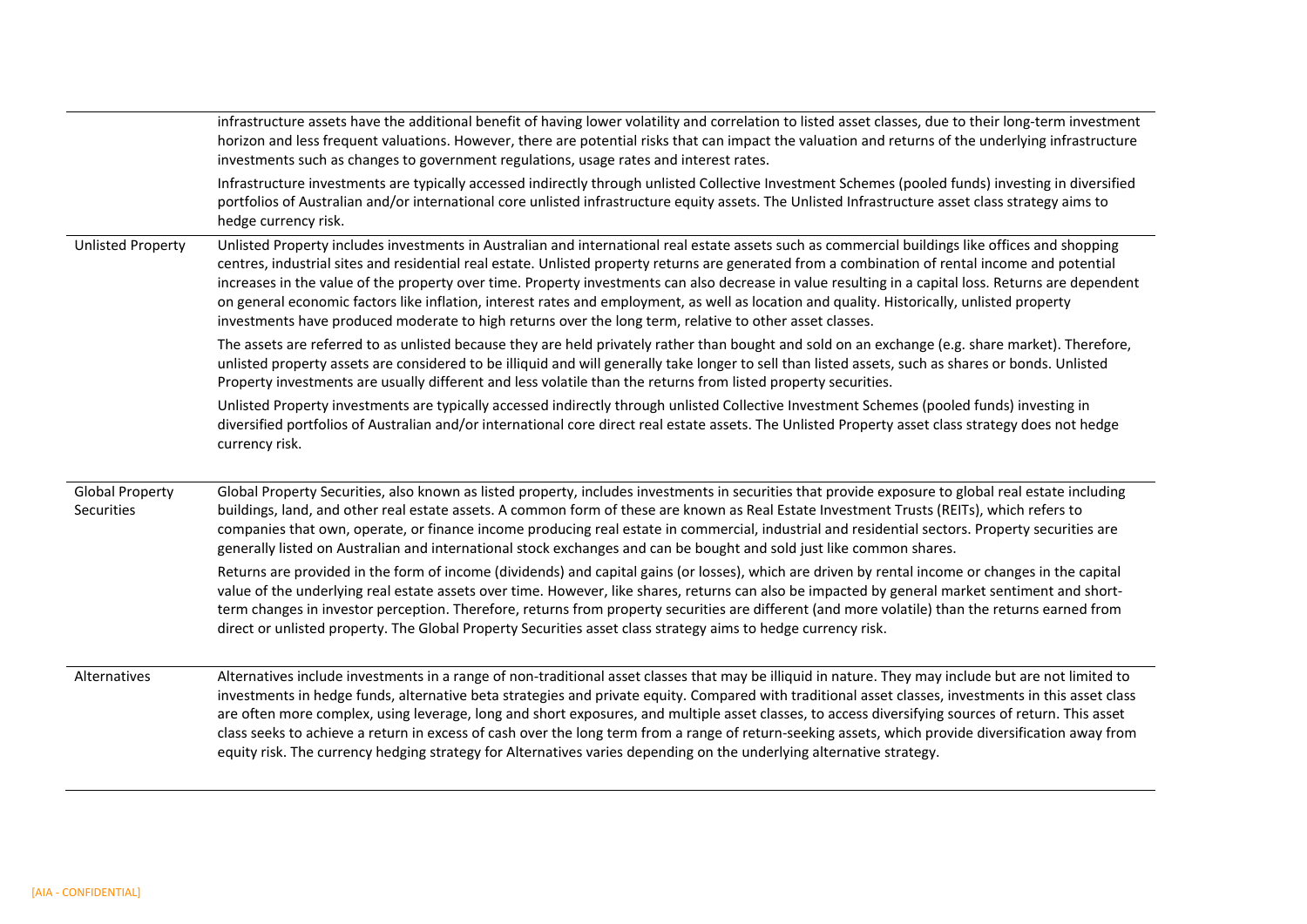| Private Debt | Private Debt, also referred to as private credit, includes investments in Australian and international corporate loans and real estate debt that are<br>privately negotiated between lender and borrower. Private debt is similar to traditional fixed income assets, such as bonds, in the sense that it is<br>loaned to an entity in exchange for interest payments and the return of the original principal over a set term. However, compared to traditional<br>fixed income investments, the loans are typically unrated or have a lower credit quality, which results in a higher rate of return to compensate the<br>investor for the risk of default. Finally, the loans are illiquid in nature as they are privately negotiated and not traded on public markets and<br>therefore typically have a higher yield compared to traditional fixed income assets. Private debt investments typically pay a floating interest rate.<br>As interest rates rise, the investment come will generally rise as well, which can also offer protection against inflation. |
|--------------|-----------------------------------------------------------------------------------------------------------------------------------------------------------------------------------------------------------------------------------------------------------------------------------------------------------------------------------------------------------------------------------------------------------------------------------------------------------------------------------------------------------------------------------------------------------------------------------------------------------------------------------------------------------------------------------------------------------------------------------------------------------------------------------------------------------------------------------------------------------------------------------------------------------------------------------------------------------------------------------------------------------------------------------------------------------------------|
|              | Private debt investments are typically accessed indirectly through unlisted Collective Investment Schemes (pooled funds). The Private Debt asset<br>class strategy aims to hedge currency risk.                                                                                                                                                                                                                                                                                                                                                                                                                                                                                                                                                                                                                                                                                                                                                                                                                                                                       |
| Fixed Income | Fixed Income includes investments in a blend of Australian and international debt securities issued by governments, semi-government authorities<br>and corporations in exchange for regular interest payments over the life of the investment, plus repayment of the principal amount at maturity.<br>These investments are predominantly of investment grade quality, although can include a small allocation to higher yielding debt.                                                                                                                                                                                                                                                                                                                                                                                                                                                                                                                                                                                                                               |
|              | Returns from fixed income investments occur from regular interest payments and any change in value caused by movements, either up or down, in<br>interest rates. The most common type of fixed income securities traded in the markets are bonds. In general, when interest rates rise, the market<br>value of bonds tends to fall, and when interest rates fall, bond values tend to rise. Because fixed income securities such as bonds can be actively<br>traded in a marketplace, they are exposed to price movements and have the potential for both positive and negative returns.                                                                                                                                                                                                                                                                                                                                                                                                                                                                              |
|              | Fixed Income investments such as bonds are usually less volatile relative to growth assets such as shares or property but have a lower expected<br>return over the long term. The Fixed Income asset class strategy aims to hedge currency risk.                                                                                                                                                                                                                                                                                                                                                                                                                                                                                                                                                                                                                                                                                                                                                                                                                      |
| Cash         | Cash investments are predominantly invested in a range of short-term money market securities, such as term deposits, bank bills, commercial<br>paper and treasury notes. Cash can also include investments in highly rated fixed income assets such as asset-back securities, which aim to add<br>value while retaining the low-risk characteristics of more traditional cash investments.                                                                                                                                                                                                                                                                                                                                                                                                                                                                                                                                                                                                                                                                            |
|              | Cash is considered to be the lowest-risk investment because of its limited potential to rise and fall in value over the short term. Over the long term,<br>cash is likely to deliver the lowest return relative to other asset classes and may not exceed inflation. The returns from cash investments will                                                                                                                                                                                                                                                                                                                                                                                                                                                                                                                                                                                                                                                                                                                                                           |

fluctuate primarily with the rise and fall in interest rates but could also be impacted by other factors.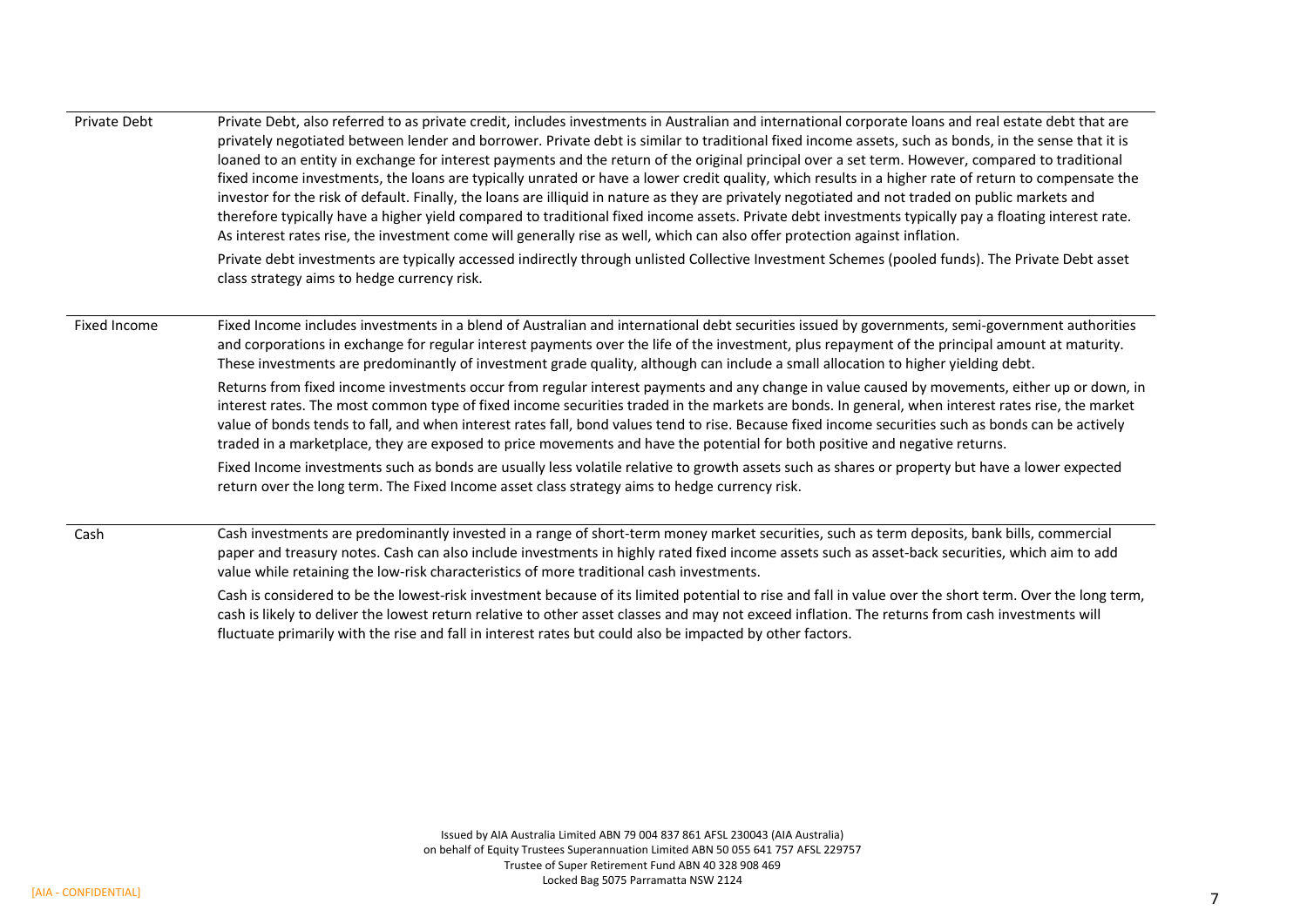# **A closer look at the changes for each of the listed investment options**

This section provides details on the SAA changes specific to each investment option. The changes apply to all investment options that have the same investment name, regardless of product.

#### **High Growth**

| Asset class <sup>12</sup>         | Previous asset allocation $(%)^3$ | New asset allocation (%) |
|-----------------------------------|-----------------------------------|--------------------------|
| <b>Growth assets</b>              | 90.0%                             | 90.0%                    |
| Australian Shares <sup>4</sup>    | 34.0%                             | 37.0%                    |
| <b>Global Shares</b>              | 34.0%                             | 34.0%                    |
| Unlisted Infrastructure           | 8.8%                              | 8.0%                     |
| <b>Unlisted Property</b>          | 4.4%                              | 4.0%                     |
| <b>Global Property Securities</b> | $\overline{\phantom{a}}$          | 3.0%                     |
| Alternatives <sup>5</sup>         | 8.8%                              | 4.0%                     |
| <b>Defensive assets</b>           | 10.0%                             | 10.0%                    |
| Private Debt                      | 0.4%                              | 3.0%                     |
| Fixed Income                      | 6.6%                              | 5.0%                     |
| Cash <sup>6</sup>                 | 3.0%                              | 2.0%                     |

#### **Growth**

| Asset class <sup>12</sup>         | Previous asset allocation $(\%)^3$ | New asset allocation (%) |
|-----------------------------------|------------------------------------|--------------------------|
| <b>Growth assets</b>              | 75.0%                              | 76.0%                    |
| Australian Shares <sup>4</sup>    | 28.0%                              | 31.0%                    |
| <b>Global Shares</b>              | 28.0%                              | 28.0%                    |
| Unlisted Infrastructure           | 7.6%                               | 8.0%                     |
| <b>Unlisted Property</b>          | 3.8%                               | 4.0%                     |
| <b>Global Property Securities</b> | $\overline{\phantom{a}}$           | 2.0%                     |
| Alternatives <sup>5</sup>         | 7.6%                               | 3.0%                     |
| <b>Defensive assets</b>           | 25.0%                              | 24.0%                    |
| Private Debt                      | 1.1%                               | 4.0%                     |
| Fixed Income                      | 16.9%                              | 15.0%                    |
| Cash <sup>6</sup>                 | 7.0%                               | 5.0%                     |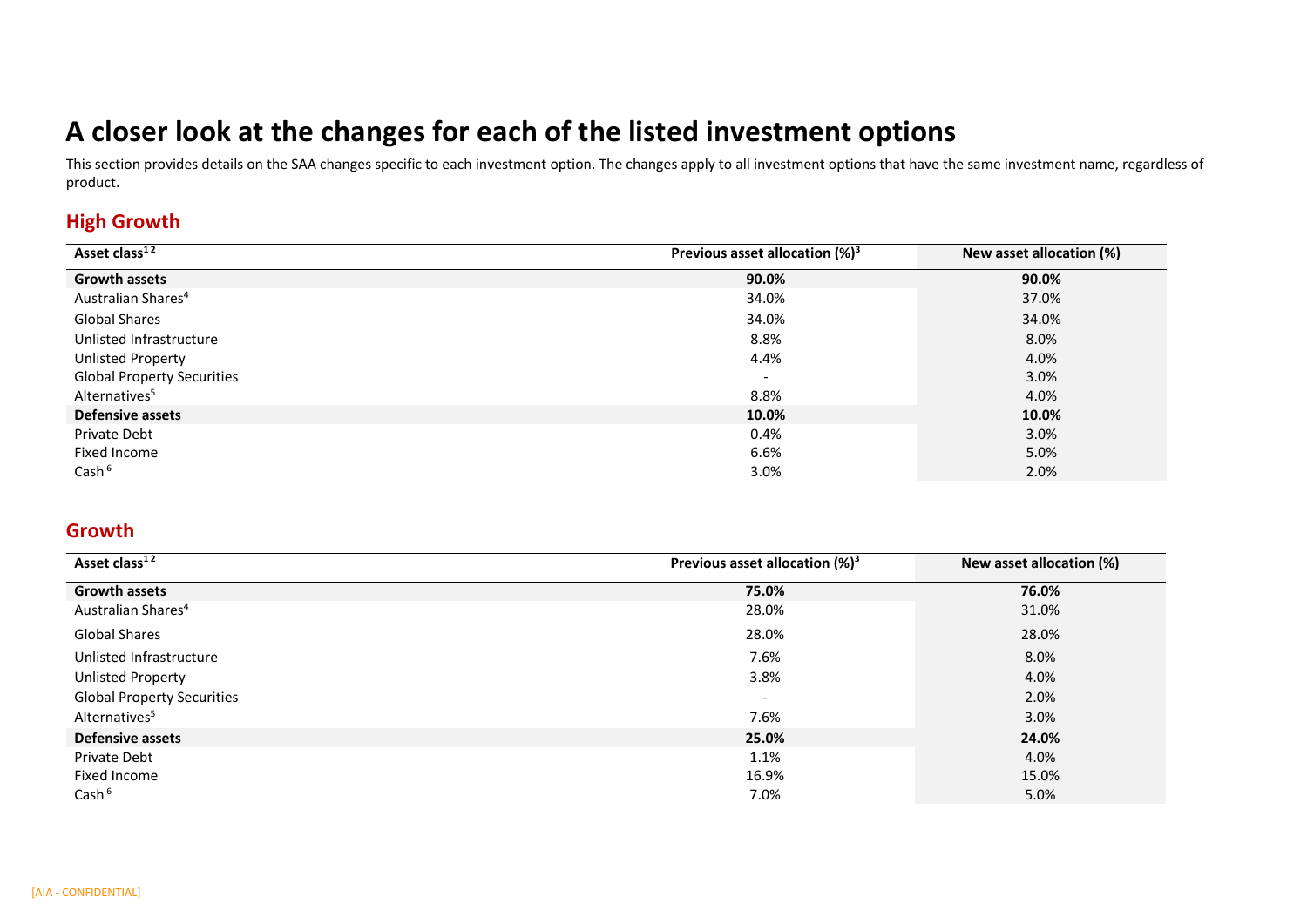#### **Balanced**

| Asset class <sup>12</sup>         | Previous asset allocation $(%)^3$ | New asset allocation (%) |
|-----------------------------------|-----------------------------------|--------------------------|
| <b>Growth assets</b>              | 55.0%                             | 56.0%                    |
| Australian Shares <sup>4</sup>    | 19.0%                             | 21.0%                    |
| <b>Global Shares</b>              | 19.0%                             | 19.0%                    |
| Unlisted Infrastructure           | 6.8%                              | 7.0%                     |
| <b>Unlisted Property</b>          | 3.4%                              | 3.0%                     |
| <b>Global Property Securities</b> | $\overline{\phantom{a}}$          | 2.0%                     |
| Alternatives <sup>5</sup>         | 6.8%                              | 4.0%                     |
| <b>Defensive assets</b>           | 45.0%                             | 44.0%                    |
| Private Debt                      | 1.7%                              | 4.0%                     |
| Fixed Income                      | 26.3%                             | 28.0%                    |
| Cash <sup>6</sup>                 | 17.0%                             | 12.0%                    |

### **Capital Stable**

| Asset class <sup>12</sup>         | Previous asset allocation $(%)^3$ | New asset allocation (%) |
|-----------------------------------|-----------------------------------|--------------------------|
| <b>Growth assets</b>              | 35.0%                             | 36.0%                    |
| Australian Shares <sup>4</sup>    | 10.0%                             | 11.0%                    |
| <b>Global Shares</b>              | 10.0%                             | 10.0%                    |
| Unlisted Infrastructure           | 6.0%                              | 8.0%                     |
| <b>Unlisted Property</b>          | 3.0%                              | 3.0%                     |
| <b>Global Property Securities</b> | $\overline{\phantom{0}}$          | 1.0%                     |
| Alternatives <sup>5</sup>         | 6.0%                              | 3.0%                     |
| <b>Defensive assets</b>           | 65.0%                             | 64.0%                    |
| Private Debt                      | 2.3%                              | 5.0%                     |
| Fixed Income                      | 35.7%                             | 34.0%                    |
| Cash $6$                          | 27.0%                             | 25.0%                    |

Issued by AIA Australia Limited ABN 79 004 837 861 AFSL 230043 (AIA Australia) on behalf of Equity Trustees Superannuation Limited ABN 50 055 641 757 AFSL 229757 Trustee of Super Retirement Fund ABN 40 328 908 469 Locked Bag 5075 Parramatta NSW 2124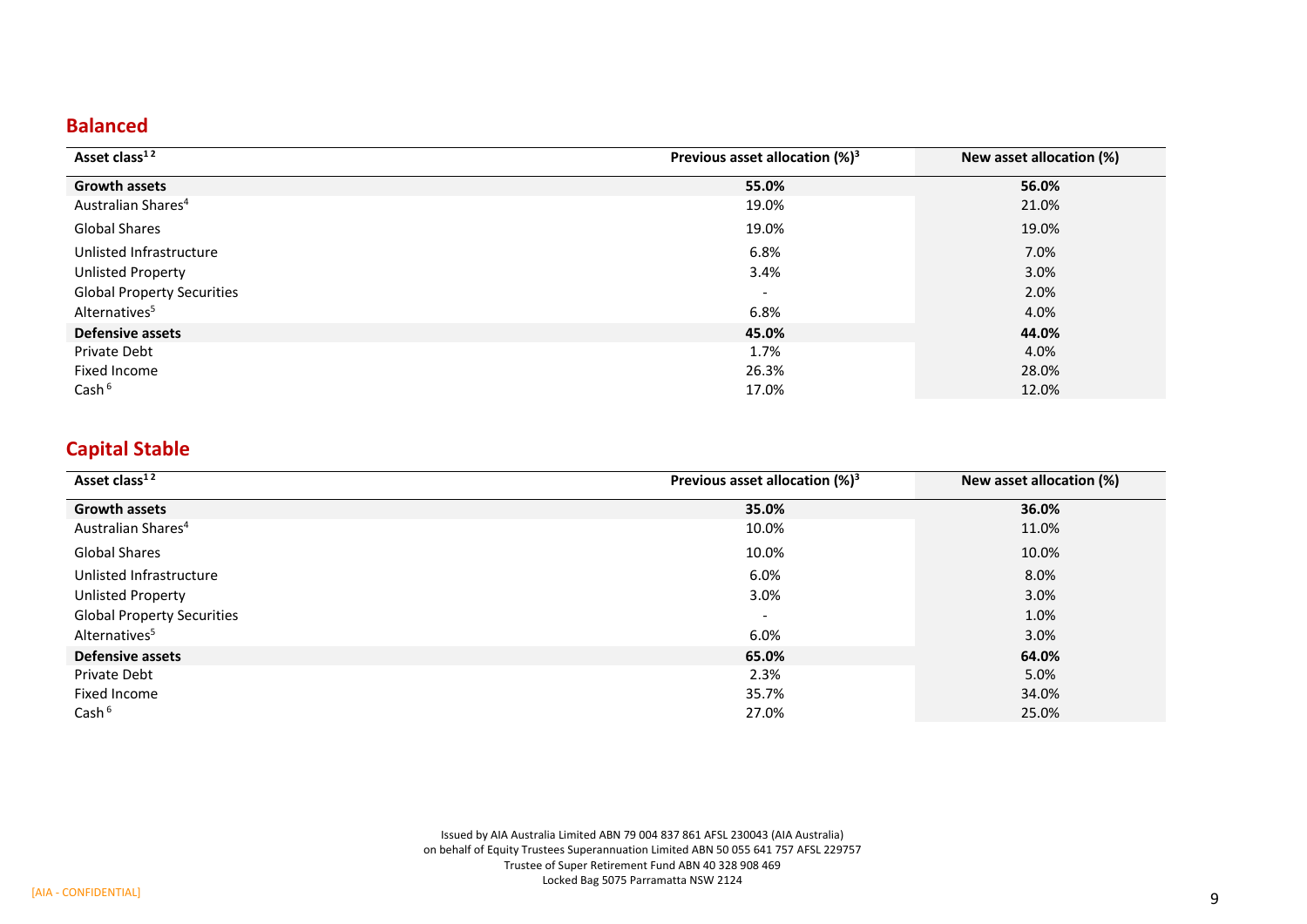### **Capital Defensive**

| Asset class <sup>12</sup>         | Previous asset allocation $(\%)^3$ | New asset allocation (%) |
|-----------------------------------|------------------------------------|--------------------------|
| <b>Growth assets</b>              | 16.0%                              | 18.0%                    |
| Australian Shares <sup>4</sup>    | 4.0%                               | 5.0%                     |
| <b>Global Shares</b>              | 4.0%                               | 4.0%                     |
| Unlisted Infrastructure           | 3.2%                               | 4.0%                     |
| <b>Unlisted Property</b>          | 1.6%                               | 2.0%                     |
| <b>Global Property Securities</b> | $\overline{\phantom{a}}$           | 1.0%                     |
| Alternatives <sup>5</sup>         | 3.2%                               | 2.0%                     |
| <b>Defensive assets</b>           | 84.0%                              | 82.0%                    |
| Private Debt                      | 2.5%                               | 5.0%                     |
| Fixed Income                      | 39.5%                              | 42.0%                    |
| Cash <sup>6</sup>                 | 42.0%                              | 35.0%                    |

### **Capital Secure**

| Asset class <sup>12</sup>         | Previous asset allocation $(\%)^3$ | New asset allocation (%) |
|-----------------------------------|------------------------------------|--------------------------|
| <b>Growth assets</b>              | $0.0\%$                            | 0.0%                     |
| Australian Shares <sup>4</sup>    | $\overline{\phantom{0}}$           | $\overline{\phantom{0}}$ |
| <b>Global Shares</b>              | $\overline{\phantom{0}}$           | $\overline{\phantom{a}}$ |
| Unlisted Infrastructure           | $\sim$                             | $\overline{\phantom{a}}$ |
| <b>Unlisted Property</b>          | $\overline{\phantom{0}}$           |                          |
| <b>Global Property Securities</b> | $\overline{\phantom{0}}$           | $\overline{\phantom{a}}$ |
| Alternatives <sup>5</sup>         | $\overline{\phantom{a}}$           | $\overline{\phantom{a}}$ |
| <b>Defensive assets</b>           | 100.0%                             | 100.0%                   |
| Private Debt                      | 2.1%                               | 4.0%                     |
| Fixed Income                      | 32.9%                              | 34.0%                    |
| Cash <sup>6</sup>                 | 65.0%                              | 62.0%                    |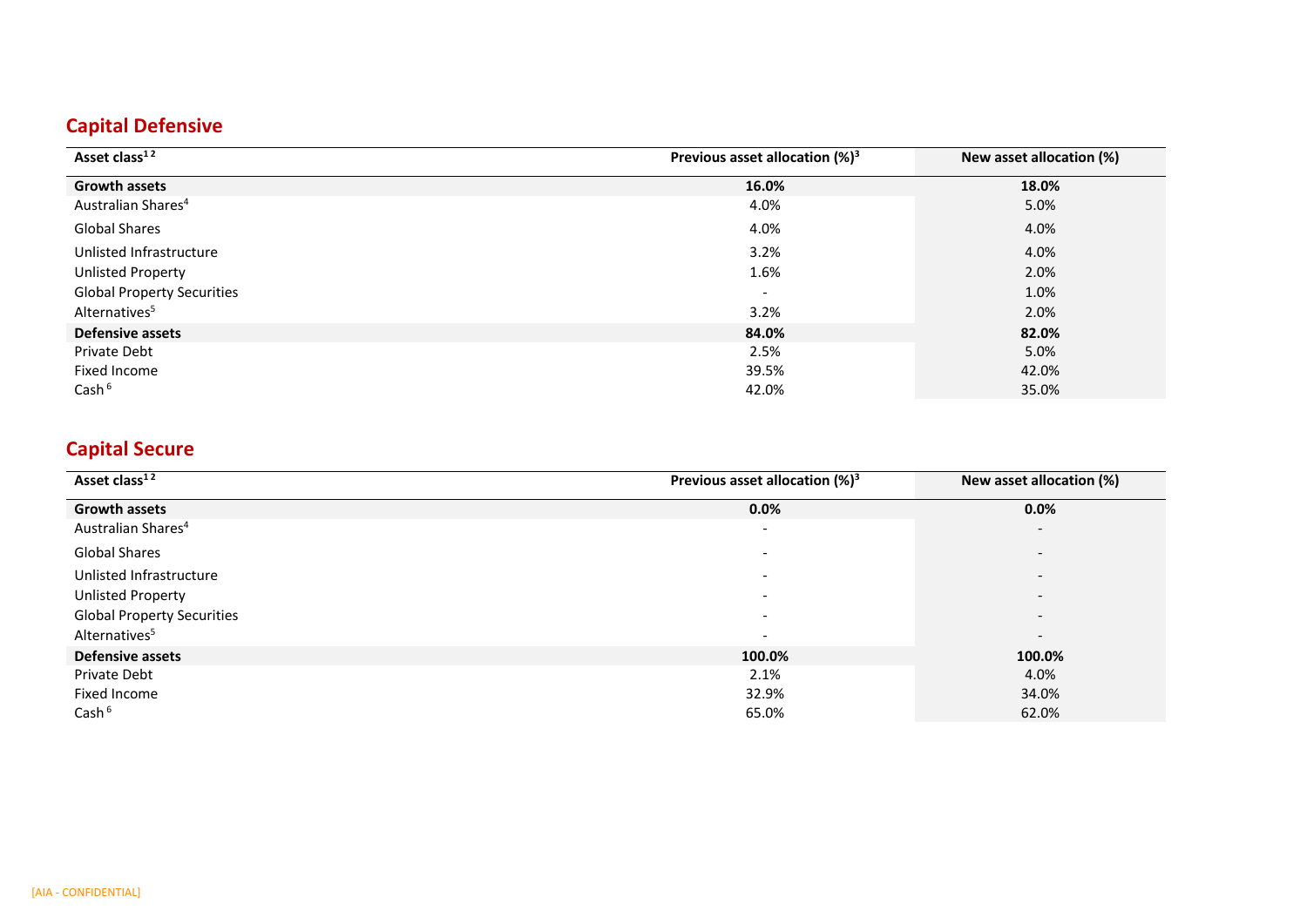#### **Multi-Manager Fixed Income**

| Asset class <sup>72</sup>         | Previous asset allocation $(\%)^3$ | New asset allocation (%) |
|-----------------------------------|------------------------------------|--------------------------|
| <b>Growth assets</b>              | 0.0%                               | 0.0%                     |
| Australian Shares <sup>4</sup>    | $\overline{\phantom{0}}$           | $\overline{\phantom{a}}$ |
| <b>Global Shares</b>              | $\qquad \qquad \blacksquare$       |                          |
| Unlisted Infrastructure           | $\qquad \qquad \blacksquare$       | $\overline{\phantom{a}}$ |
| Unlisted Property                 | $\overline{\phantom{0}}$           | $\overline{\phantom{a}}$ |
| <b>Global Property Securities</b> | $\overline{\phantom{0}}$           | $\overline{\phantom{a}}$ |
| Alternatives <sup>5</sup>         | $\overline{\phantom{0}}$           | $\overline{\phantom{a}}$ |
| <b>Defensive assets</b>           | 100.0%                             | 100.0%                   |
| Private Debt                      | 6.0%                               | 6.0%                     |
| Fixed Income                      | 94.0%                              | 94.0%                    |
| Cash <sup>6</sup>                 | $\overline{\phantom{a}}$           | $\overline{\phantom{a}}$ |

Asset allocations shown are SAA weights and the actual allocations may deviate from the SAA weights.

2 For assets held outside of Australia, we have target levels of currency hedging. For Fixed Income, Private Debt, Global Property Securities and Unlisted Infrastructure, we target a 100 per cent hedged currency position. For Global Shares and Unlisted Property, we have a zero per cent hedged currency position. For alternatives, the targeted hedged currency position varies depending on the underlying Alternatives strategy. We reserve the right to change the target levels of currency hedging at any time without prior notice to you. Actual levels of currency hedging may also differ to the target levels of currency hedging over time. 3

Previous allocations are reported on a look-through basis and show the target allocations to the underlying sub-asset class strategies for Alternatives (Unlisted Infrastructure, Unlisted Property and Alternatives (previously referred to as Liquid Alternatives)) and the target allocation to Private Debt within Fixed Income.

Up to four per cent of the allocation to Australian shares may be invested in international shares with currency hedging at the discretion of the manager.

5 These are investments in non-traditional asset classes that may be illiquid in nature. They may include but are not limited to Private Equity, Alternative Betas and Hedge Funds.

6 Up to 25 per cent of the allocation to Cash may be invested in high-rated fixed income.

7 Asset allocations are indicative only and may move outside these target allocations temporarily, depending on movements in the value of financial markets and cash flow.

1

4